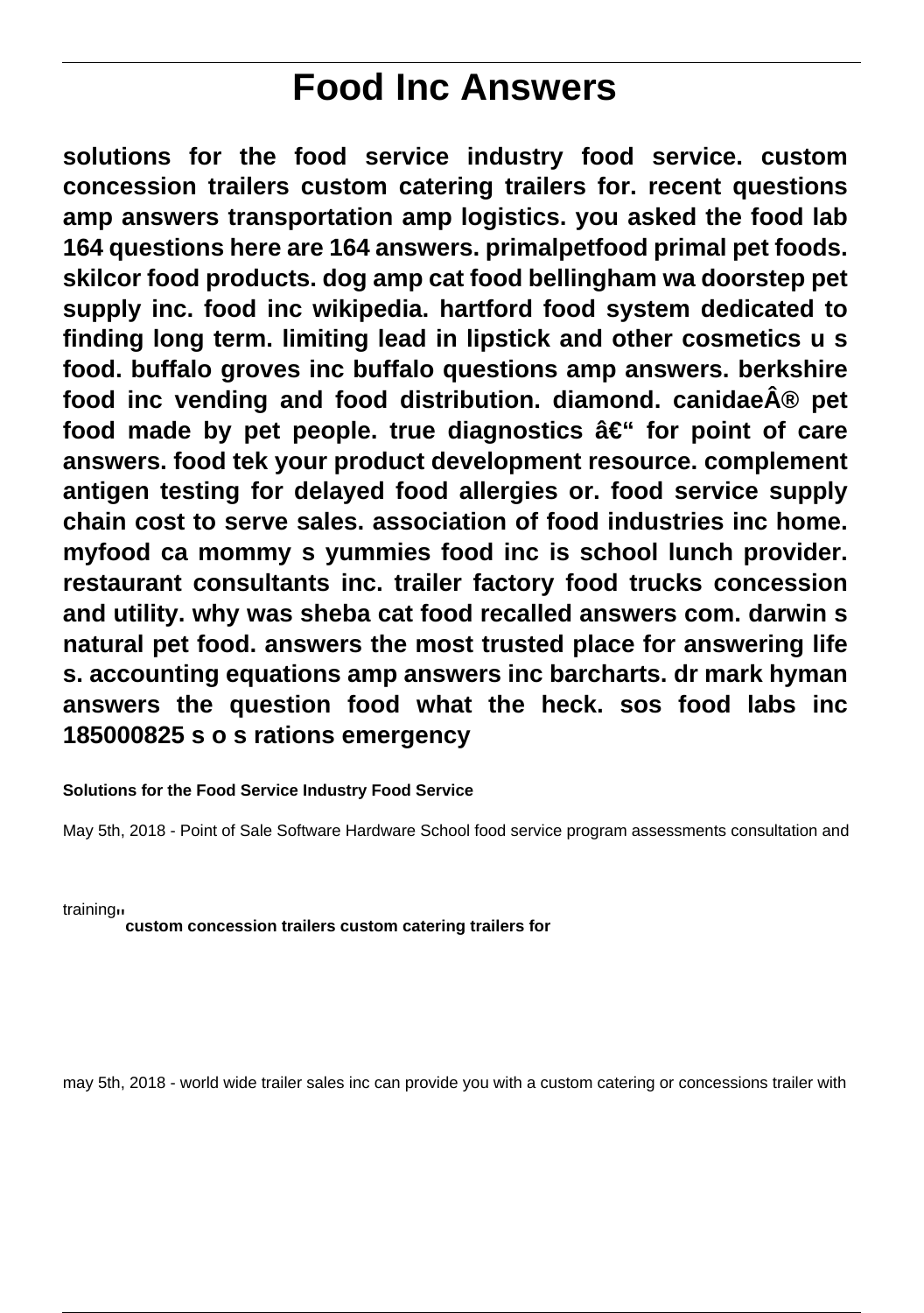for sale bbq barbecue smoker trucks vending tailgate trailer mobile kitchens and food concession trailer' '**Recent Questions Amp Answers Transportation Amp Logistics** May 5th, 2018 - Freight Claims – Broker Liability And Right To Reimbursement Question We Have A Third Party Warehouse Transportation Company Hire And Ship Out Our Products To Customers'

## '**You Asked The Food Lab 164 Questions Here Are 164 Answers May 5th, 2018 - You Asked The Food Lab 164 Questions Here Are 164 Answers**'

## '**PRIMALPETFOOD PRIMAL PET FOODS MAY 4TH, 2018 - NOURISH YOUR PET THE WAY NATURE INTENDED YOU TO**''**Skilcor Food Products**

May 6th, 2018 - OUR STORY For more than 50 years Skilcor has been a recognized leader in the food industry developing producing and distributing value added portion controlled meat products and packaged food brands''**Dog Amp Cat Food Bellingham WA Doorstep Pet Supply Inc**

May 6th, 2018 - With 90 Brands Of Pet Food Available You Can See How Carefree And Caring FREE Pet

Food Delivery Can Be Select The Pet Food You Want Us To Deliver'

#### '**Food Inc Wikipedia**

May 5th, 2018 - Food Inc Is A 2008 American Documentary Film Directed By Filmmaker Robert Kenner The Film Examines Corporate Farming In The United States Concluding That Agribusiness Produces Food That Is Unhealthy In A Way That Is Environmentally Harmful And Abusive Of Both Animals And Employees'

#### '**Hartford Food System Dedicated To Finding Long Term**

April 30th, 2018 - Hartford Food System Was Founded In 1978 Since Then We Have Been Dedicated To

Finding Long Term Solutions For Access To Affordable And Healthy Food In Our Home City Of Hartford,

'**Limiting Lead In Lipstick And Other Cosmetics U S Food** February 17th, 1970 - As A Part Of FDA's Overall Mission To Protect Public Health The Agency Undertook A Project To Determine Levels Of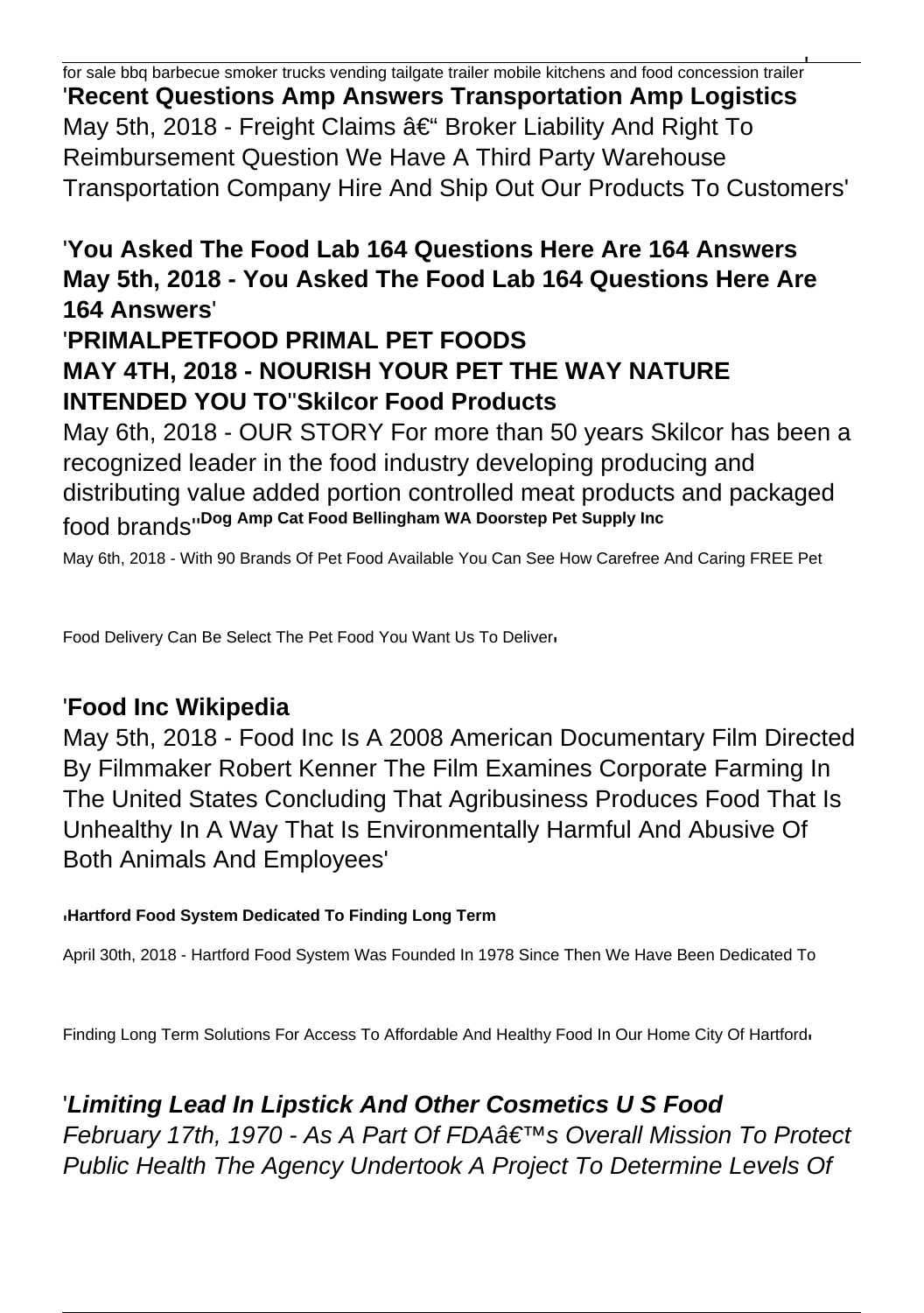Lead In Lipstick And In A Variety Of Other Cosmetics Lead Occurs Naturally In The Environment And Its Occurrence As An Impurity In Cosmetic Products Can†™t Be Avoided FDA Has

#### '**BUFFALO GROVES INC BUFFALO QUESTIONS AMP ANSWERS**

MAY 2ND, 2018 - BUFFALO GROVES INC BUFFALO RANCHING CONSULTANTS BISON HISTORY IS IT BISON OR BUFFALO WHAT ARE BISON BUFFALO WHERE DID THEY COME FROM''**Berkshire Food Inc Vending and Food Distribution**

May 6th, 2018 - a vending food and products supplier based in Connecticut We will customize your food and beverage offerings to optimize vending and food service performance''**Diamond** May 5th, 2018 - Every pet deserves the very best At Diamond we believe every pet from purebred show animal to shelter puppy or'

#### '**CANIDAE® PET FOOD MADE BY PET PEOPLE**

MAY 2ND, 2018 - HERE AT CANIDAE® WE RE PET PEOPLE WE USE THE SAME INGREDIENTS WE WANT FOR OUR OWN DOGS AND CATS IN OUR FOODS INDEPENDENT AND FAMILY OWNED WE VE BEEN MAKING PET FOODS SINCE 1996â€"FOR OUR PETS AND YOURS"**TRUE DIAGNOSTICS**  $\hat{a} \in$ **" FOR POINT OF CARE ANSWERS** APRIL 29TH, 2018 - TRUE DIAGNOSTICS INC IS A RESEARCH DEVELOPMENT AND MANUFACTURING COMPANY SPECIALIZING IN ACCURATE AFFORDABLE AND EASY TO USE ADVANCED RAPID IN VITRO IMMUNODIAGNOSTIC TEST SYSTEMS AND REAGENTS'

'**Food Tek Your Product Development Resource**

**May 6th, 2018 - WELCOME Since 1972 Food Tek Inc Has Worked With Leading Food And Toy Manufacturers And Retailers Licensors And Agents Independent Inventors And Marketers**'

## '**Complement Antigen Testing for Delayed Food Allergies or**

May 4th, 2018 - Delayed food allergy testing using the only Patented Complement Antigen Test employs a unique patented process that measures Type II and III reactions providing physicians with a much more complete picture than by measuring IgG alone''**FOOD SERVICE SUPPLY CHAIN COST TO SERVE SALES**

MAY 3RD, 2018 - FOODSERVICE SOLUTIONS FOR IMPROVED PROFITABILITY BY UNDERSTANDING SUPPLY CHAIN COSTS TUNING UP PRICES AND PROGRAMS AND BUILDING BOTTOM LINE'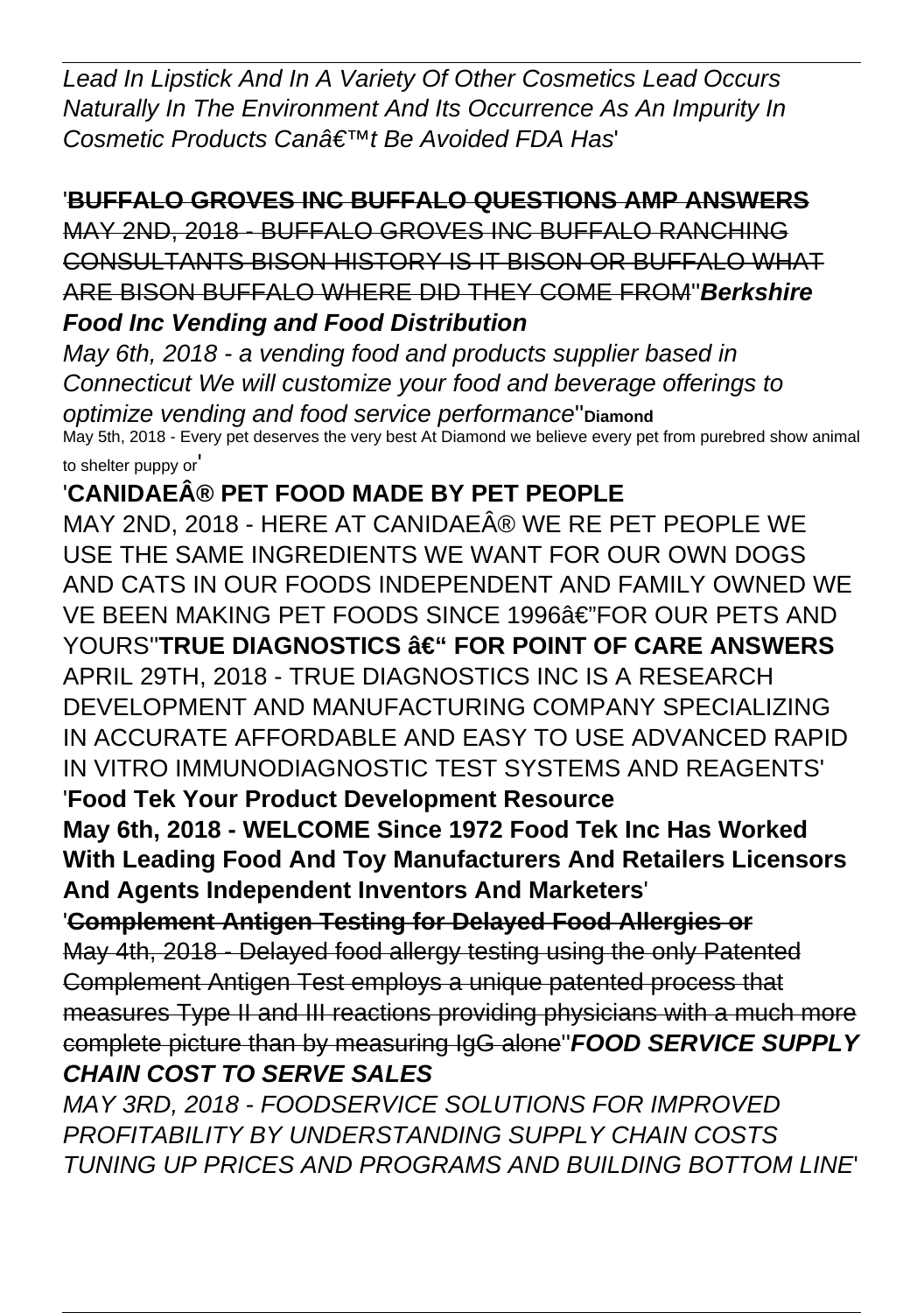#### '**Association Of Food Industries Inc Home**

May 6th, 2018 - Serving The Food Import Industry Since 1906 The Association Of Food Industries Inc Is Committed To Developing Programs That Facilitate The Business Of Its Member Companies Encourage Free And Fair Trade And Foster Compliance With US Laws And Regulations'

'**myfood ca Mommy s Yummies Food Inc is school lunch provider May 2nd, 2018 - Delicious healthy meals delivered to school students in Ottawa region Approved by OCDSB Ordering online from myfood ca**'

'**RESTAURANT CONSULTANTS INC**

**MAY 5TH, 2018 - RESTAURANT CONSULTING AMP FOOD SERVICE DEVELOPMENT PROVIDING SUPERIOR RESTAURANT CONSULTING TO THE FOOD SERVICE INDUSTRY FOR OVER 40 YEARS RESTAURANT CONSULTANTS INC HAS ASSISTED THOUSANDS OF RESTAURANT OWNERS AND FOOD SERVICE ENTREPRENEURS IN NAVIGATING THE COMPLEX PATH TO A SUCCESSFUL RESTAURANT OPENING**''**Trailer Factory Food Trucks Concession And Utility**

May 4th, 2018 - Specializing In Custom Trailers For Concessions Trailer Factory Builds Trailers To Suit Your Needs Using Your Specs From Food Trucks To Landscape Amp More''**Why Was Sheba Cat Food Recalled**

## **Answers Com**

April 26th, 2018 - Due To The High Amount Of Chemicals And By Products It Had To Beremoved Because It Wasn T Nutritious For Cats And Many Were Gettingsick''**darwin s natural pet food**

**may 2nd, 2018 - enhance your dog's health and happiness with free home delivery of healthy all natural raw dog food or raw cat** food from darwinâ€<sup>™</sup>s natural pet products''Answers The Most **Trusted Place For Answering Life S**

May 5th, 2018 - Answers Com Is The Place To Go To Get The Answers You Need And To Ask The Questions You Want'

'**Accounting Equations Amp Answers Inc BarCharts**